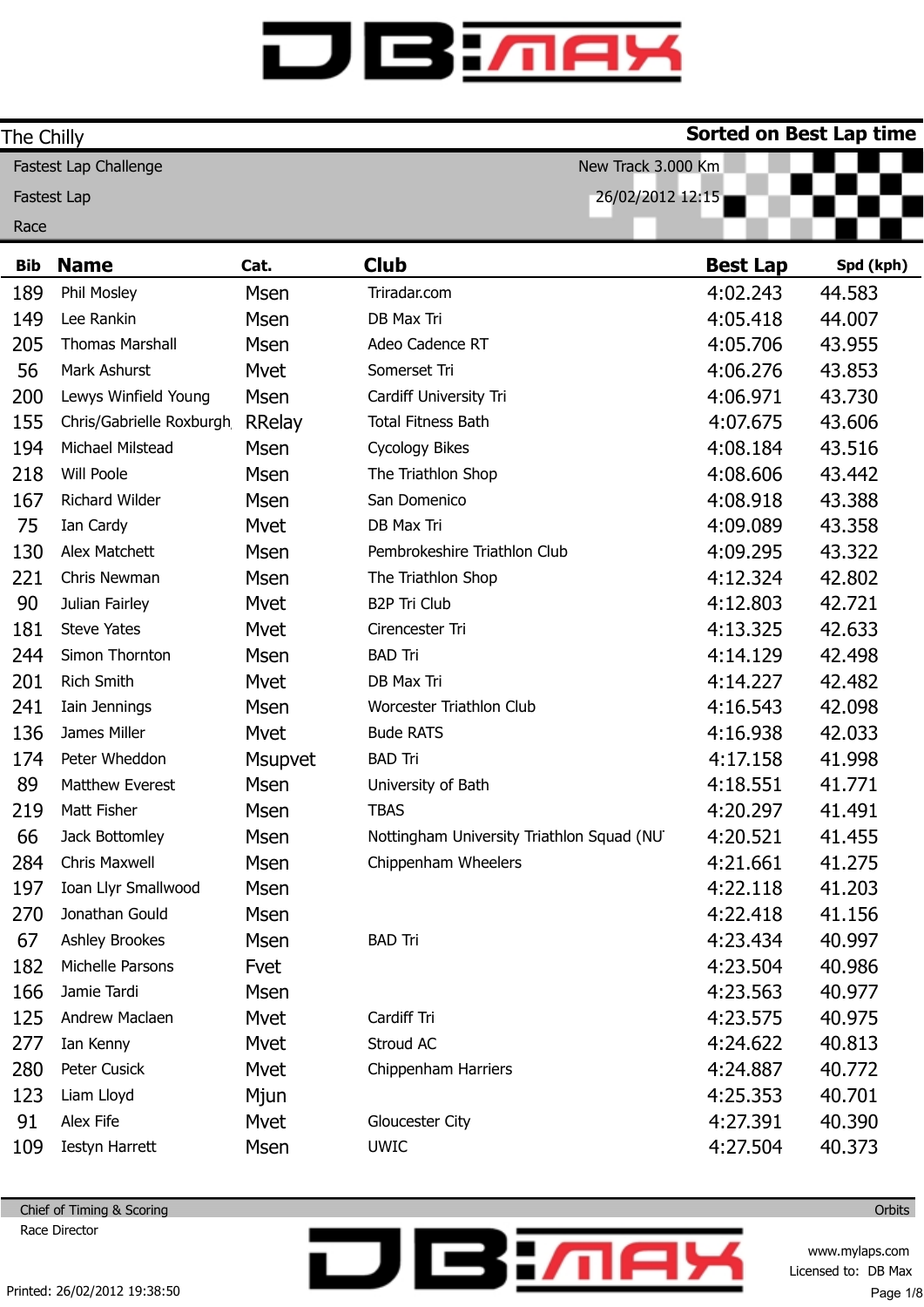| The Chilly                                  |                                 |                |                                     | <b>Sorted on Best Lap time</b> |           |
|---------------------------------------------|---------------------------------|----------------|-------------------------------------|--------------------------------|-----------|
| Fastest Lap Challenge<br>New Track 3.000 Km |                                 |                |                                     |                                |           |
|                                             | 26/02/2012 12:15<br>Fastest Lap |                |                                     |                                |           |
| Race                                        |                                 |                |                                     |                                |           |
| <b>Bib</b>                                  | <b>Name</b>                     | Cat.           | <b>Club</b>                         | <b>Best Lap</b>                | Spd (kph) |
| 126                                         | James Manson                    | <b>Msen</b>    | Cardiff Tri                         | 4:27.709                       | 40.342    |
| 132                                         | Stuart Mcgowan                  | Msupvet60      | Bike and Run/Hillingdon Triathletes | 4:28.020                       | 40.296    |
| 121                                         | Mark Lawrence                   | <b>Msen</b>    | York Triathlon Club                 | 4:28.620                       | 40.205    |
| 161                                         | Dave/Steve Swanson/Bro          | <b>RRelay</b>  | Dream CC                            | 4:28.790                       | 40.180    |
| 160                                         | Daniel Stephens                 | Msen           | Caballero Velo                      | 4:29.055                       | 40.140    |
| 240                                         | <b>Richard Brady</b>            | Msen           | Tri Monkey                          | 4:29.446                       | 40.082    |
| 37                                          | Maria Powell                    | Fvet           | PacTri                              | 4:31.893                       | 39.722    |
| 247                                         | Jonathan Gentle                 | Msen           | Avon Valley Runners                 | 4:32.286                       | 39.664    |
| 230                                         | Ian Moore                       | Mvet           | <b>Cycology Bikes</b>               | 4:32.737                       | 39.599    |
| 212                                         | Lee Howarth                     | <b>Msen</b>    |                                     | 4:32.973                       | 39.564    |
| 147                                         | <b>Richard Powell</b>           | <b>Msupvet</b> | <b>Hogweed Trotters</b>             | 4:33.612                       | 39.472    |
| $\overline{2}$                              | Louise Bardsley                 | Fsen           | <b>TORQ</b>                         | 4:33.849                       | 39.438    |
| 146                                         | <b>Stuart Paterson</b>          | Msen           |                                     | 4:34.310                       | 39.372    |
| 129                                         | Dan Mason                       | Msen           | Andover Triathlon Club              | 4:34.804                       | 39.301    |
| 50                                          | Leanne Tiley                    | Fsen           | DB Max Tri                          | 4:35.481                       | 39.204    |
| 142                                         | Colin Oldham                    | Msen           | DB Max Tri                          | 4:35.590                       | 39.189    |
| 438                                         | Max Hazell                      | Mjun           | Cycology Bikes                      | 4:37.116                       | 38.973    |
| 427                                         | Matthew Griffin                 | Myouth         | Cycology Bikes                      | 4:37.248                       | 38.954    |
| 437                                         | George Goodwin                  | Myouth         | Mike Vaughan Cycles                 | 4:37.289                       | 38.949    |
| 159                                         | Simon Spedding                  | <b>Msupvet</b> | <b>Hogweed Trotters</b>             | 4:37.391                       | 38.934    |
| 193                                         | Mark Wilson                     | <b>Msupvet</b> | Weston AC                           | 4:37.748                       | 38.884    |
| 217                                         | Nigel Evans                     | Mvet           | DB Max Tri                          | 4:38.249                       | 38.814    |
| 222                                         | Felix Young                     | Msen           | <b>Bath University</b>              | 4:38.345                       | 38.801    |
| 213                                         | Viz Akhil                       | Msen           |                                     | 4:38.599                       | 38.765    |
| 76                                          | Steven Castle                   | Mjun           | Kingswood Triathlon Club            | 4:38.762                       | 38.743    |
| 114                                         | Chris Hitchings                 | Msen           |                                     | 4:39.107                       | 38.695    |
| 29                                          | Emma Mcdermott                  | Fsen           | Oxford Tri                          | 4:39.240                       | 38.676    |
| 65                                          | John Borton                     | Msen           | <b>Brunel University Tri</b>        | 4:39.369                       | 38.659    |
| 273                                         | Richard Robinson                | <b>Msen</b>    |                                     | 4:39.663                       | 38.618    |
| 81                                          | Robin Craig                     | Msen           |                                     | 4:39.817                       | 38.597    |
| 101                                         | <b>Brian Glynn</b>              | Msen           | University of Bath                  | 4:40.157                       | 38.550    |
| 41                                          | Kate Robson                     | Fsen           | <b>BRAT Club</b>                    | 4:40.643                       | 38.483    |
| 111                                         | Steven Hawkins                  | Msen           |                                     | 4:41.224                       | 38.404    |
| 245                                         | Jon Twitchin                    | Msen           |                                     | 4:41.803                       | 38.325    |

**DBM** 

Chief of Timing & Scoring Race Director

> www.mylaps.com Licensed to: DB Max Page 2/8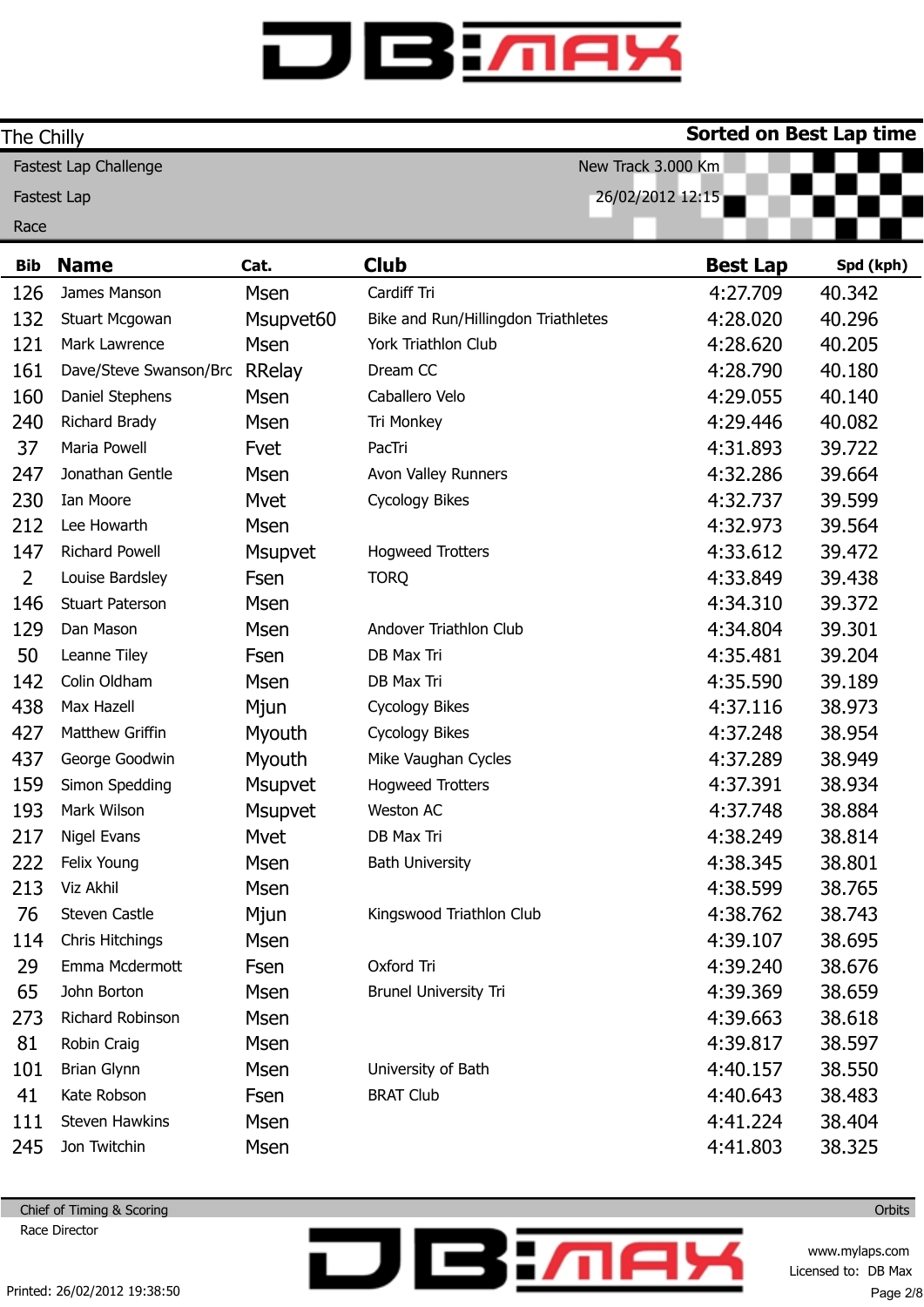| The Chilly |                          |                |                              | <b>Sorted on Best Lap time</b> |           |
|------------|--------------------------|----------------|------------------------------|--------------------------------|-----------|
|            | Fastest Lap Challenge    |                | New Track 3.000 Km           |                                |           |
|            | <b>Fastest Lap</b>       |                | 26/02/2012 12:15             |                                |           |
| Race       |                          |                |                              |                                |           |
| <b>Bib</b> | <b>Name</b>              | Cat.           | <b>Club</b>                  | <b>Best Lap</b>                | Spd (kph) |
| 243        | David Quinn              | Msen           | <b>BAD Tri</b>               | 4:42.255                       | 38.263    |
| 53         | Rich Allen               | Mvet           | Frome Tri                    | 4:42.548                       | 38.224    |
| 207        | <b>Rich Shirley</b>      | Msen           | <b>BAD Tri</b>               | 4:42.936                       | 38.171    |
| 211        | Justin, Jason, Simon Woc | RRelay         | <b>TBAS</b>                  | 4:43.785                       | 38.057    |
| 92         | Mike Firth               | Mvet           | Cirencester Tri              | 4:44.518                       | 37.959    |
| 433        | Josh Carnell             | Mjun           | Kelly College                | 4:44.916                       | 37.906    |
| 208        | Lee Rovers               | <b>Msen</b>    | Kingswood Tri                | 4:44.959                       | 37.900    |
| 426        | Alex Massey              | Myouth         | <b>Westbury Harriers</b>     | 4:45.306                       | 37.854    |
| 442        | Michael Lewis            | Myouth         | Welsh Triathlon Academy      | 4:45.496                       | 37.829    |
| 61         | Nick Bent                | Mvet           | Worcester St Johns CC        | 4:45.523                       | 37.825    |
| 97         | Simon Fox                | <b>Msen</b>    | Thames Valley Triathletes    | 4:46.681                       | 37.673    |
| 434        | Adam Caunter             | Mjun           | Exeter Triathlon Club        | 4:46.739                       | 37.665    |
| 432        | Joseph Arundel           | Myouth         |                              | 4:46.966                       | 37.635    |
| 124        | Chris Ludlow             | <b>Msen</b>    | Caballero Velo               | 4:47.321                       | 37.589    |
| 141        | Wayne O'Brien            | Mvet           | Army                         | 4:47.398                       | 37.579    |
| 187        | Hannah Drewett           | Fsen           |                              | 4:47.422                       | 37.575    |
| 269        | Jason Sheppard           | Mvet           |                              | 4:47.931                       | 37.509    |
| 95         | Daniel Ford              | Msen           | DB Max Tri                   | 4:48.650                       | 37.416    |
| 176        | Timmy Whitehead          | Msen           |                              | 4:48.749                       | 37.403    |
| 19         | Sarah Gunn               | Fvet           | Cirencester Tri              | 4:48.770                       | 37.400    |
| 118        | Graham King              | Msen           |                              | 4:48.784                       | 37.398    |
| 143        | Lee Oliver               | Msen           | Worcester Triathlon Club     | 4:48.943                       | 37.378    |
| 275        | Piers Stockwell          | Msen           |                              | 4:49.204                       | 37.344    |
| 172        | Roly Ward                | Msen           | Thornbury RC                 | 4:49.517                       | 37.304    |
| 163        | Gary Stretton            | Msen           |                              | 4:50.247                       | 37.210    |
| 119        | Greg Krawczyk            | Msen           |                              | 4:50.470                       | 37.181    |
| 227        | Alex Fisher              | <b>Msen</b>    | <b>TBAS</b>                  | 4:51.123                       | 37.098    |
| 26         | Clare Lait               | Fsen           | Tri20                        | 4:51.145                       | 37.095    |
| 48         | Katie Synge              | Fsen           | University of Bath / BAD Tri | 4:51.197                       | 37.088    |
| 186        | Victor Cox               | Msen           | DB Max Tri                   | 4:51.290                       | 37.076    |
| 198        | Geoff Twinning           | Msen           | Glos Tri Team                | 4:51.603                       | 37.037    |
| 139        | <b>Neil Mullins</b>      | Mvet           |                              | 4:52.239                       | 36.956    |
| 224        | Nicholas Withers         | Mvet           |                              | 4:53.112                       | 36.846    |
| 135        | Rob Middleton            | <b>Msupvet</b> |                              | 4:53.542                       | 36.792    |

**DBM** 

Chief of Timing & Scoring Race Director

**Orbits** 

www.mylaps.com Licensed to: DB Max Page 3/8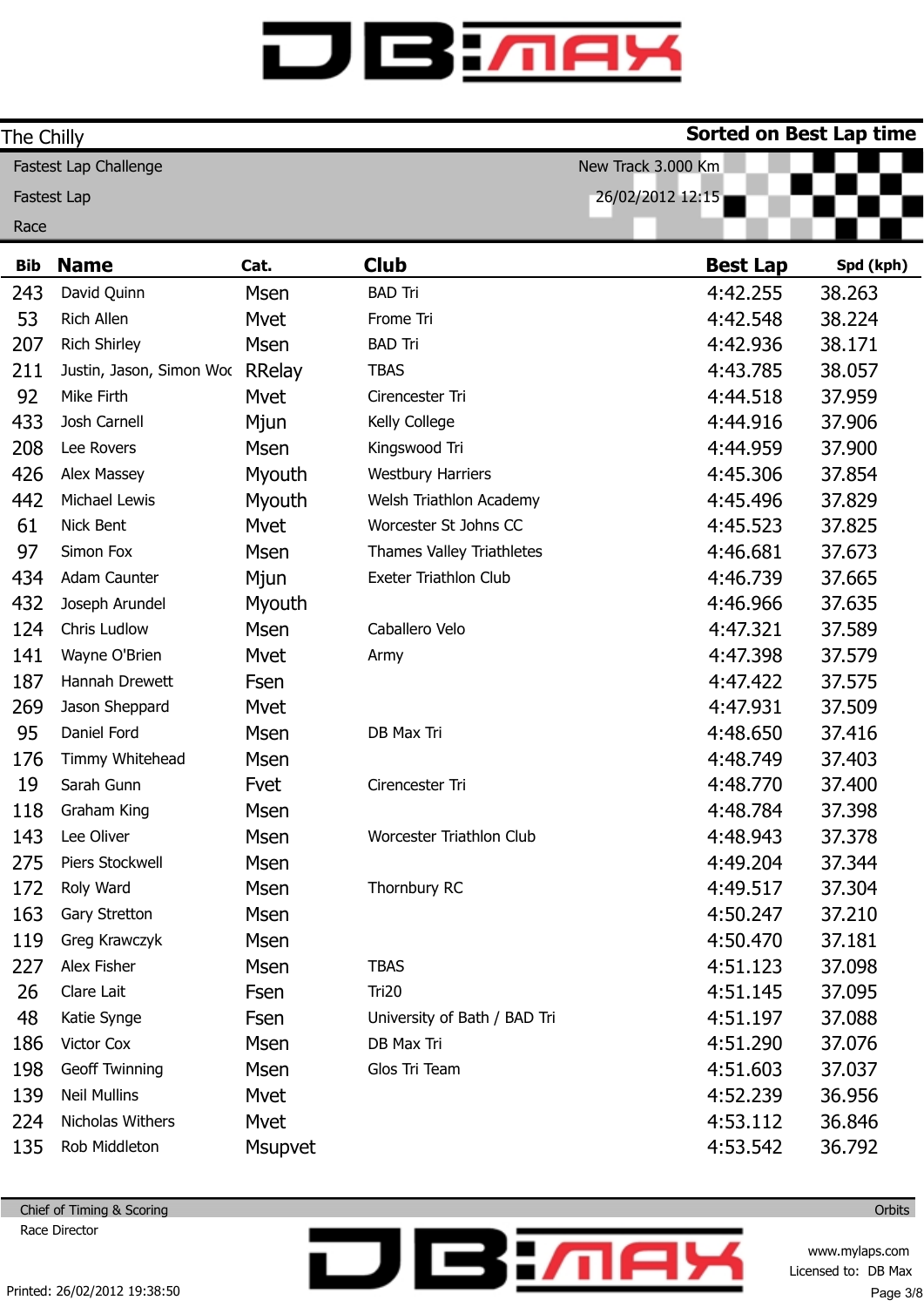| The Chilly                             |                       |                |                              | <b>Sorted on Best Lap time</b> |           |
|----------------------------------------|-----------------------|----------------|------------------------------|--------------------------------|-----------|
|                                        | Fastest Lap Challenge |                | New Track 3.000 Km           |                                |           |
| 26/02/2012 12:15<br><b>Fastest Lap</b> |                       |                |                              |                                |           |
| Race                                   |                       |                |                              |                                |           |
| <b>Bib</b>                             | <b>Name</b>           | Cat.           | <b>Club</b>                  | <b>Best Lap</b>                | Spd (kph) |
| 71                                     | John Buchanan         | Mvet           | DB Max Tri                   | 4:54.157                       | 36.715    |
| 216                                    | Andreas Lomvardos     | Mvet           | <b>Westbury Harriers</b>     | 4:54.739                       | 36.643    |
| 33                                     | Kirstie Morrison      | Fsen           | <b>Bath Amphibians</b>       | 4:54.850                       | 36.629    |
| 447                                    | Jordan Symington      | Myouth         |                              | 4:56.053                       | 36.480    |
| 148                                    | <b>Shane Preater</b>  | Msen           |                              | 4:56.811                       | 36.387    |
| 450                                    | Sam Withers           | Myouth         | Pembrokeshire Triathlon Club | 4:57.928                       | 36.250    |
| 131                                    | Tim Mccluskey         | Msen           |                              | 4:58.623                       | 36.166    |
| 28                                     | <b>Claire Manson</b>  | Fsen           | Cardiff Tri                  | 4:59.217                       | 36.094    |
| 234                                    | Sammy Martin          | Msen           | <b>MOTI</b>                  | 4:59.222                       | 36.094    |
| 120                                    | David Lait            | Mvet           |                              | 5:00.071                       | 35.991    |
| 209                                    | <b>Kev Tanner</b>     | Msen           |                              | 5:00.464                       | 35.944    |
| 150                                    | William Reed          | Msupvet        | Tri Team Wessex              | 5:00.671                       | 35.920    |
| 271                                    | Glen Morrison         | Msen           | <b>Bath Amphibians</b>       | 5:01.048                       | 35.875    |
| 144                                    | Jacob Oppon           | Mvet           |                              | 5:01.164                       | 35.861    |
| 7                                      | Fiona Bradshaw        | Fvet           | Oxford Tri                   | 5:01.480                       | 35.823    |
| 157                                    | Paul Shepperd         | <b>Msupvet</b> |                              | 5:01.844                       | 35.780    |
| 78                                     | Phil Claridge         | Mvet           |                              | 5:02.447                       | 35.709    |
| 93                                     | Mark Fletcher         | Msen           |                              | 5:02.985                       | 35.645    |
| 214                                    | Andrew Lennox         | Msen           | Mid Sussex Tri Club          | 5:03.163                       | 35.624    |
| 278                                    | Marcin Dumny          | Msen           |                              | 5:03.416                       | 35.595    |
| 152                                    | Tim Richards          | Msen           | <b>TriZoo</b>                | 5:03.772                       | 35.553    |
| 87                                     | Alan Doney            | Mvet           | Winchester & District AC     | 5:04.122                       | 35.512    |
| 228                                    | Maggie Bromley        | <b>Fsupvet</b> | Kingswood Tri                | 5:04.224                       | 35.500    |
| 103                                    | Nicholas Goodwin      | <b>Msen</b>    | <b>Brunel University Tri</b> | 5:04.315                       | 35.490    |
| 443                                    | Megan Mcdonald        | Fyouth         | Mike Vaughan Cycles          | 5:04.466                       | 35.472    |
| 449                                    | Megan Withers         | Fjun           |                              | 5:04.495                       | 35.469    |
| 170                                    | Andy Trew             | <b>Mvet</b>    | <b>Hogweed Trotters</b>      | 5:04.837                       | 35.429    |
| 210                                    | Claire Parnell        | Fsen           |                              | 5:04.895                       | 35.422    |
| 173                                    | James Warner          | Mvet           |                              | 5:05.354                       | 35.369    |
| 42                                     | Kate Rush             | Fsen           | <b>BAD Tri</b>               | 5:05.386                       | 35.365    |
| 272                                    | <b>Elliott Coles</b>  | Msen           |                              | 5:06.018                       | 35.292    |
| 282                                    | Keith Bradshaw        | <b>Msupvet</b> | Calne Smartt                 | 5:06.174                       | 35.274    |
| 202                                    | <b>Richard King</b>   | Msen           | <b>BAD Tri</b>               | 5:06.427                       | 35.245    |
| 106                                    | Mark Grenfell-Shaw    | Mvet           |                              | 5:06.446                       | 35.243    |

**DBM** 

Chief of Timing & Scoring Race Director

> www.mylaps.com Licensed to: DB Max Page 4/8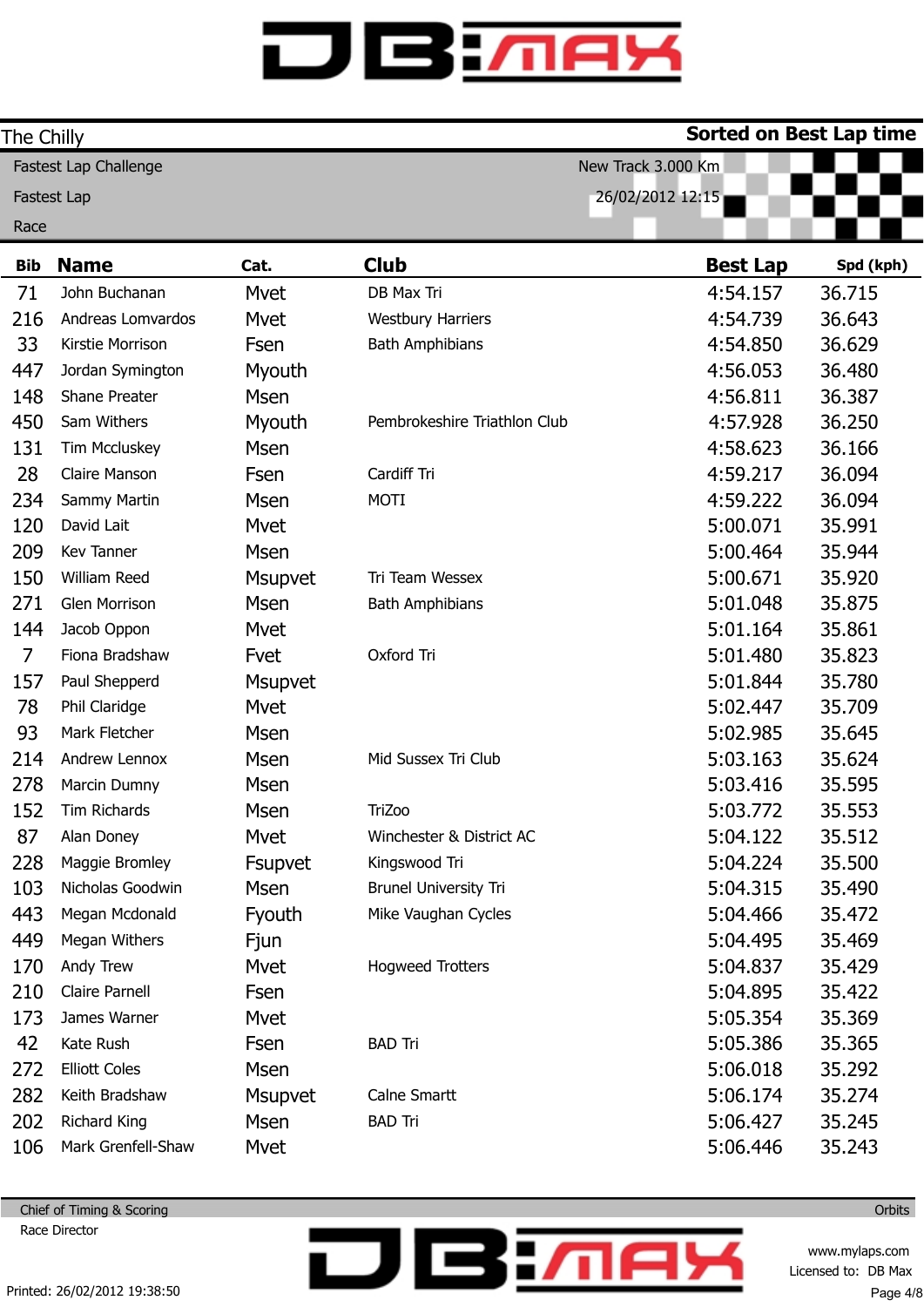| The Chilly |                        |             |                              | Sorted on Best Lap time |           |
|------------|------------------------|-------------|------------------------------|-------------------------|-----------|
|            | Fastest Lap Challenge  |             |                              | New Track 3.000 Km      |           |
|            | <b>Fastest Lap</b>     |             |                              | 26/02/2012 12:15        |           |
| Race       |                        |             |                              |                         |           |
| <b>Bib</b> | <b>Name</b>            | Cat.        | <b>Club</b>                  | <b>Best Lap</b>         | Spd (kph) |
| 183        | Judith Rice            | Fsen        | University of Bath Tri       | 5:06.512                | 35.235    |
| 63         | Chris Black            | Msen        | DB Max Tri                   | 5:07.358                | 35.138    |
| 85         | Paul Davies            | Msupvet60   | Cardiff Tri                  | 5:07.416                | 35.132    |
| 153        | Adam Robbins           | Msen        | Southville RC                | 5:07.547                | 35.117    |
| 59         | <b>Adam Barstow</b>    | Msen        |                              | 5:08.277                | 35.033    |
| 102        | Geoff Goodway          | Msen        | <b>Wiltshire Police</b>      | 5:08.581                | 34.999    |
| 54         | James Arnall-Culliford | Msen        |                              | 5:09.343                | 34.913    |
| 36         | Alexandra Pettitt      | Fsen        | Army                         | 5:09.358                | 34.911    |
| 250        | Aly Rowell             | Fsen        | <b>RFDCC</b>                 | 5:09.643                | 34.879    |
| 191        | Peter Trow             | Msupvet     |                              | 5:09.748                | 34.867    |
| 180        | Roy Wylie              | Mvet        | Mad Tri                      | 5:11.053                | 34.721    |
| 32         | Diane Moore            | Fsupvet     | Cirencester Tri              | 5:11.331                | 34.690    |
| 43         | Karen Scott            | Fsen        | Thornbury RC                 | 5:11.659                | 34.653    |
| 445        | Alice Russell-Stretch  | Fyouth      | Pembrokeshire Triathlon Club | 5:12.842                | 34.522    |
| 164        | Steve Stretton         | Msen        | <b>Hogweed Trotters</b>      | 5:12.912                | 34.514    |
| 169        | <b>Ben Ticehurst</b>   | Msen        | <b>BAD Tri</b>               | 5:12.975                | 34.508    |
| 177        | Alex Whiting           | Msen        |                              | 5:13.580                | 34.441    |
| 128        | Simon Marshall         | Mvet        |                              | 5:14.289                | 34.363    |
| 55         | Ed Ashley              | Msen        | Cardiff Tri                  | 5:14.693                | 34.319    |
| 248        | <b>Steve Bradley</b>   | Mvet        | Severn AC                    | 5:15.188                | 34.265    |
| 151        | Arthur Renshaw         | Msupvet60   | Thornbury RC                 | 5:16.201                | 34.155    |
| 70         | James Buchanan         | Msen        |                              | 5:16.463                | 34.127    |
| 175        | Phillip Whitehead      | <b>Msen</b> |                              | 5:16.893                | 34.081    |
| 57         | Paul Banbury           | Mvet        |                              | 5:16.949                | 34.075    |
| 72         | Daniel Burden          | Msen        |                              | 5:16.963                | 34.073    |
| 444        | Christopher Perham     | Mjun        | Tri UK                       | 5:18.023                | 33.960    |
| 107        | Tim Grubb              | <b>Msen</b> |                              | 5:18.149                | 33.946    |
| 203        | Stephen Kivcell        | Msen        |                              | 5:18.199                | 33.941    |
| 237        | Jamie Garriean         | <b>Msen</b> |                              | 5:18.465                | 33.913    |
| 68         | James Brown            | Msen        |                              | 5:18.779                | 33.879    |
| 110        | Martin Harris          | Mvet        |                              | 5:19.090                | 33.846    |
| 46         | Rita Smith             | Fsen        | <b>BAD Tri</b>               | 5:19.142                | 33.841    |
| 178        | Ben Wills              | <b>Msen</b> |                              | 5:19.389                | 33.815    |
| 206        | Sandra Webber          | Fsupvet     | Thornbury RC                 | 5:19.885                | 33.762    |

**DBM** 

Chief of Timing & Scoring Race Director

> www.mylaps.com Licensed to: DB Max Page 5/8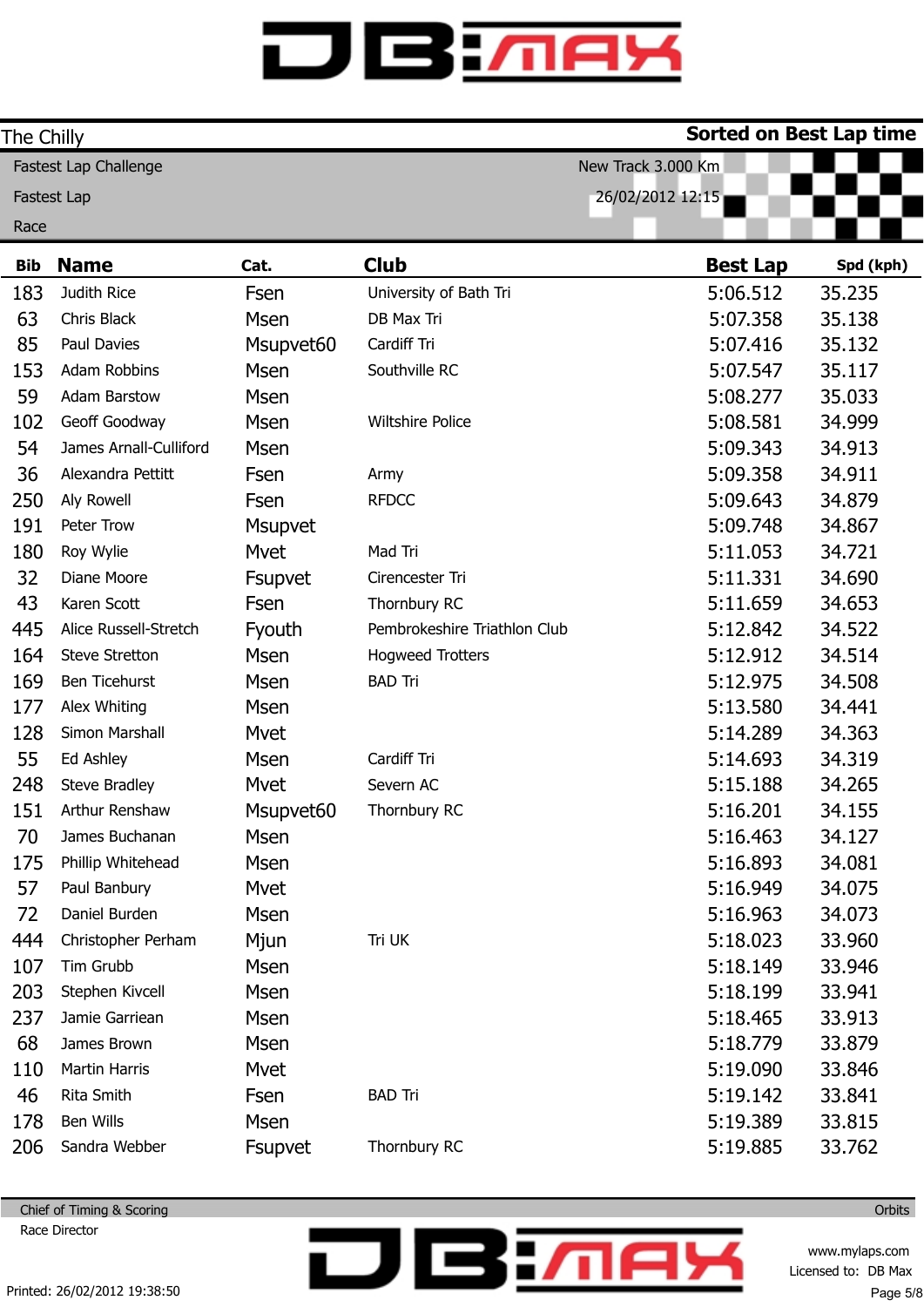| The Chilly     |                                |                |                          | <b>Sorted on Best Lap time</b> |           |
|----------------|--------------------------------|----------------|--------------------------|--------------------------------|-----------|
|                | Fastest Lap Challenge          |                |                          | New Track 3.000 Km             |           |
| Fastest Lap    |                                |                |                          | 26/02/2012 12:15               |           |
| Race           |                                |                |                          |                                |           |
| <b>Bib</b>     | <b>Name</b>                    | Cat.           | <b>Club</b>              | <b>Best Lap</b>                | Spd (kph) |
| 58             | Mike Baptie                    | Mvet           | <b>BAD Tri</b>           | 5:20.354                       | 33.713    |
| 88             | Paul Doughty                   | <b>Msen</b>    |                          | 5:20.372                       | 33.711    |
| 134            | Lee Merrett                    | Mvet           |                          | 5:20.713                       | 33.675    |
| 23             | Kate Hughes                    | Fvet           | <b>BAD Tri</b>           | 5:20.895                       | 33.656    |
| 117            | Kevin Anthony Jones            | Mvet           | Vegan Runners            | 5:21.180                       | 33.626    |
| 285            | Anthony Ballinger              | Mvet           |                          | 5:21.353                       | 33.608    |
| 25             | Helen Kennedy                  | Fsupvet        | Farnham Triathlon Club   | 5:21.381                       | 33.605    |
| 49             | Geri Taylor                    | Fsen           |                          | 5:21.489                       | 33.594    |
| 238            | James Hadley                   | <b>Msen</b>    |                          | 5:21.681                       | 33.574    |
| 192            | Alison Vessey                  | <b>Fsupvet</b> | Oxford Tri               | 5:21.767                       | 33.565    |
| 64             | Michael Blerkom                | Mvet           |                          | 5:21.856                       | 33.555    |
| 122            | Jonathan Leeson                | Mvet           | <b>TriSpirit</b>         | 5:22.404                       | 33.498    |
| 239            | John Corlett                   | <b>Msen</b>    |                          | 5:22.481                       | 33.490    |
| 14             | Sarah Dodd                     | Fsen           |                          | 5:22.513                       | 33.487    |
| 127            | Jonny Marks                    | Mjun           | Leisure Lakes RT         | 5:23.324                       | 33.403    |
| 440            | Scott Jenkins                  | Myouth         | Burnham-on-Sea Tri       | 5:23.603                       | 33.374    |
| 6              | Jenni Boocock                  | Fsen           | <b>BAD Tri</b>           | 5:24.017                       | 33.332    |
| 196            | Ian Hayman                     | Mvet           |                          | 5:25.023                       | 33.228    |
| 99             | John Gilbert                   | <b>Msupvet</b> |                          | 5:25.110                       | 33.220    |
| 38             | Liz Pudney                     | Fvet           | Newbury AC               | 5:25.160                       | 33.214    |
| 190            | Karen/Simon Pennell/Mas RRelay |                |                          | 5:25.607                       | 33.169    |
| 184            | Pep Bellot                     | Msen           | Gironella Triathlon Club | 5:25.920                       | 33.137    |
| 154            | Ian Robinson                   | Mvet           |                          | 5:26.500                       | 33.078    |
| 15             | Mariana Dyson                  | Fvet           |                          | 5:26.904                       | 33.037    |
| $\overline{4}$ | Liz Beech                      | Fsupvet        |                          | 5:27.185                       | 33.009    |
| 74             | John Butterworth               | <b>Msupvet</b> |                          | 5:27.867                       | 32.940    |
| 223            | Alistair Wood                  | <b>Msen</b>    | Running Somewhere Else   | 5:27.904                       | 32.936    |
| 168            | Richard Thornton               | Mvet           |                          | 5:29.460                       | 32.781    |
| 185            | Agusti Carbonell               | <b>Msen</b>    | Club Natacio Barcelona   | 5:30.531                       | 32.675    |
| 235            | Peter Griffin                  | Mvet           |                          | 5:31.034                       | 32.625    |
| 249            | Suzanne Clare                  | Fsen           |                          | 5:31.095                       | 32.619    |
| 220            | Carlo D'Ovidio                 | <b>Msen</b>    |                          | 5:31.778                       | 32.552    |
| 431            | James Anderson                 | Myouth         |                          | 5:32.884                       | 32.444    |
| 195            | Andrew Johnstone               | Mvet           |                          | 5:33.184                       | 32.415    |

**DBM** 

Chief of Timing & Scoring Race Director

> www.mylaps.com Licensed to: DB Max Page 6/8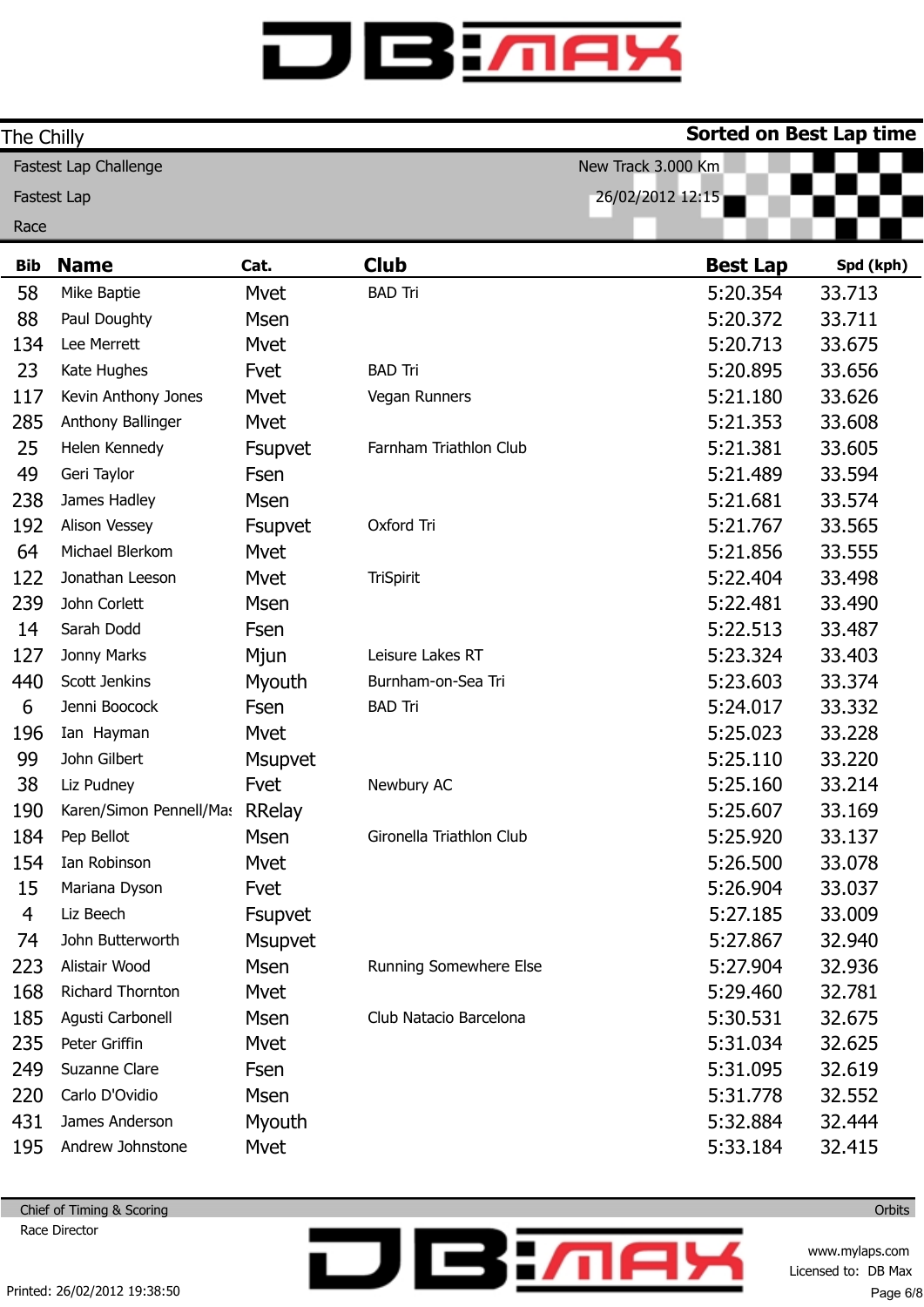| The Chilly |                         |                |                             | <b>Sorted on Best Lap time</b> |           |
|------------|-------------------------|----------------|-----------------------------|--------------------------------|-----------|
|            | Fastest Lap Challenge   |                |                             | New Track 3.000 Km             |           |
|            | <b>Fastest Lap</b>      |                |                             | 26/02/2012 12:15               |           |
| Race       |                         |                |                             |                                |           |
| <b>Bib</b> | <b>Name</b>             | Cat.           | <b>Club</b>                 | <b>Best Lap</b>                | Spd (kph) |
| 116        | Wildish John            | Mvet           |                             | 5:33.815                       | 32.353    |
| 225        | <b>Felicity Westall</b> | Fsen           |                             | 5:34.061                       | 32.329    |
| 165        | Matthew Swift           | <b>Msen</b>    |                             | 5:35.010                       | 32.238    |
| 34         | Wendy Owen              | Fvet           | San Domenico                | 5:35.826                       | 32.160    |
| 62         | Chris Bint              | <b>Msen</b>    |                             | 5:36.297                       | 32.114    |
| 276        | Tim White               | <b>Msen</b>    |                             | 5:36.767                       | 32.070    |
| 104        | Clive Granger           | Mvet           |                             | 5:37.180                       | 32.030    |
| 69         | Rob Brown               | <b>Msen</b>    |                             | 5:39.760                       | 31.787    |
| 3          | Sharon Bardsley         | Fsupvet        | <b>TriPurbeck</b>           | 5:40.021                       | 31.763    |
| 98         | Andy Gardiner           | <b>Msen</b>    | South Wales Police AC       | 5:40.719                       | 31.698    |
| 80         | Michael Cooke           | Mvet           |                             | 5:41.290                       | 31.645    |
| 231        | Tony Royle              | Msupvet        | Malmesbury                  | 5:41.912                       | 31.587    |
| 5          | Mary Beech              | Fvet           | Cardiff Tri                 | 5:42.169                       | 31.563    |
| 439        | Zack Holdaway           | Myouth         | <b>BAD Tri</b>              | 5:42.298                       | 31.551    |
| 179        | Mick Wills              | Msupvet60      |                             | 5:42.480                       | 31.535    |
| 158        | Andrew Smith            | Mvet           |                             | 5:45.144                       | 31.291    |
| 286        | <b>Graham Morrison</b>  | Mvet           | Winchcombe                  | 5:45.370                       | 31.271    |
| 441        | Yasmin Kelleway         | Fjun           |                             | 5:45.690                       | 31.242    |
| 10         | Katy Campbell           | Fsen           | City of Bristol Rowing Club | 5:46.105                       | 31.204    |
| 86         | Martin Dicker           | Mvet           |                             | 5:47.812                       | 31.051    |
| 233        | Tasha Parson            | Fsen           | <b>MOTI</b>                 | 5:48.481                       | 30.992    |
| 73         | Kevin Bush              | Msen           | DB Max Tri                  | 5:48.675                       | 30.974    |
| 51         | Helen Wallen            | Fsen           |                             | 5:49.169                       | 30.931    |
| 77         | Susheel Chumber         | <b>Msen</b>    |                             | 5:49.767                       | 30.878    |
| 435        | Ben Francis             | Mjun           | Cricklade Tri               | 5:50.004                       | 30.857    |
| 79         | Philip Colwell          | Msen           |                             | 5:51.225                       | 30.750    |
| 83         | Paul Dainty             | <b>Msen</b>    |                             | 5:51.902                       | 30.690    |
| 188        | David Gell              | <b>Msupvet</b> | Army                        | 5:53.584                       | 30.544    |
| 17         | Lesley Gavin            | Fsen           | <b>Hogweed Trotters</b>     | 5:53.732                       | 30.532    |
| 52         | Jayla Wilcox            | Fsen           |                             | 5:53.875                       | 30.519    |
| 133        | Giles Meredith          | Mvet           | Runnersforum.co.uk          | 5:54.145                       | 30.496    |
| 436        | Hannah Gibbs            | Fyouth         | Swindon Phoenix Tri         | 5:55.346                       | 30.393    |
| 20         | Fiona Hamilton          | Fsen           |                             | 5:58.172                       | 30.153    |
| 112        | Richard Hayden          | Mvet           |                             | 5:58.781                       | 30.102    |

**DBM** 

Chief of Timing & Scoring Race Director

> www.mylaps.com Licensed to: DB Max Page 7/8